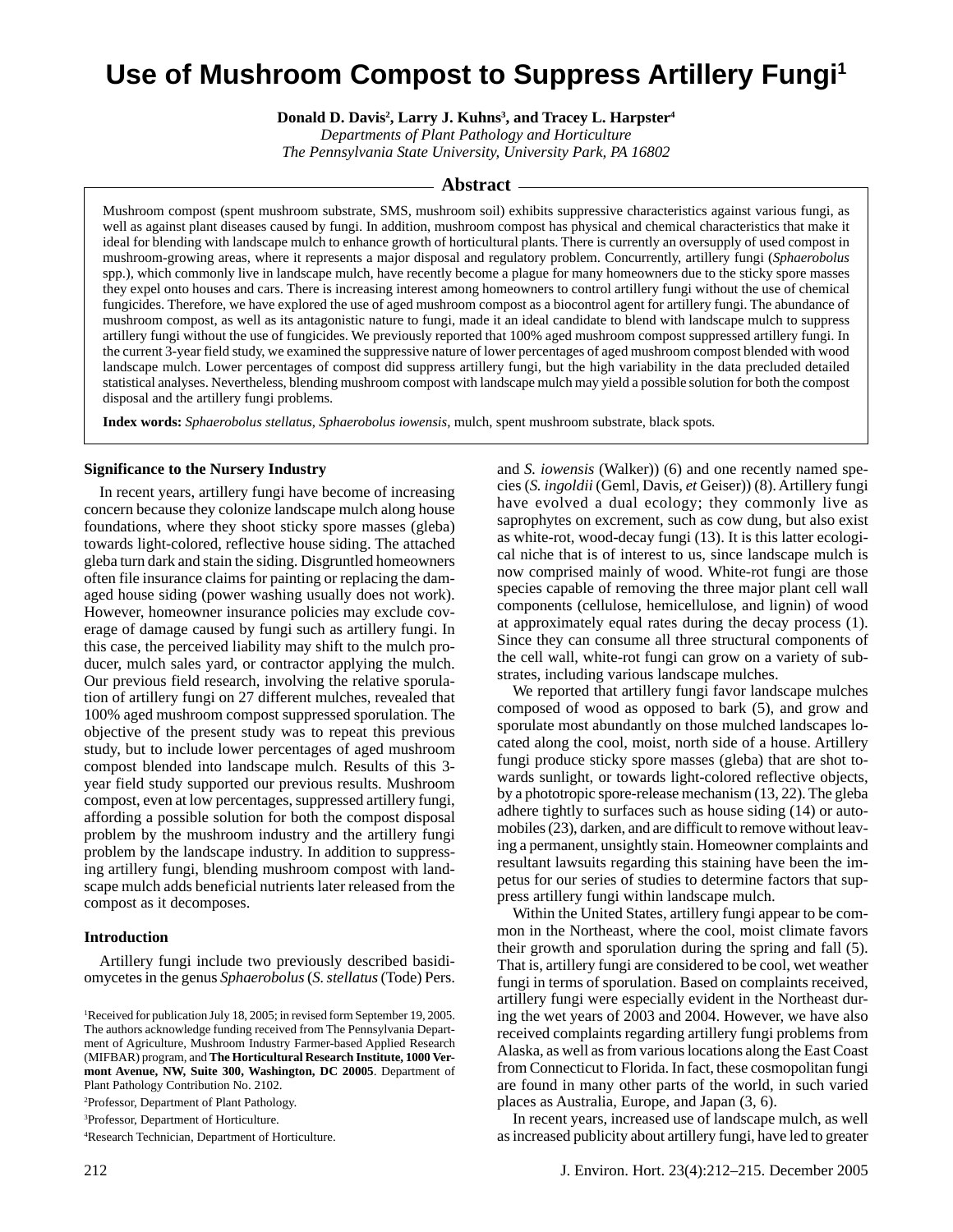public awareness of the problem. More importantly, we believe that recent changes in mulch composition from bark to wood have contributed to the increases in these white-rot, wood decay fungi (5).

Microorganisms in natural, organic substrates, such as compost, can suppress a variety of plant pathogenic fungi, and possibly bacteria (4, 9–12, 16–19, 21, 24). Apparently, organic substrates such as mushroom compost encourage a population of antagonistic microorganisms that interfere with the activity of plant pathogens; compost is especially replete with microorganisms antagonistic to pathogenic fungi (19). Romaine and Holcomb (19) reported that the percentage of compost in the growing medium affected the relationship between tomato (*Lycopersicon esculentum* Mill. 'Ace 55') seedling survival and damping-off disease caused by the fungus *Pythium*. They reported a general trend for increasing seedling survival as the proportion of compost increased up to 100%, and that compost at a level of 50% or greater provided highly effective disease control.

Our projects involving artillery fungi have been concerned mainly with suppressing growth and sporulation. In the lab, we have shown that biocontrol agents within the bacterial genera *Bacillus* and the fungal genus *Trichoderma* suppressed growth of artillery fungi in Petri plates (2), as did certain fungicides (7). In the field, we reported that different types of landscape mulches support different levels of sporulation by artillery fungi (3, 5). In these latter studies, one of the most suppressive mulches was 100% mushroom compost (5); this latter result led to the study reported herein. The main goal of our research was to investigate whether concentrations of mushroom compost less than 100%, when blended with landscape mulch, would suppress sporulation of artillery fungi.

## **Materials and Methods**

*Artillery fungi inoculum.* Gleba of *S. stellatus* were originally collected on the campus of The Pennsylvania State University, University Park, PA (2, 3) and plated onto oatmeal agar. One isolate, based on abundant sporulation, was selected from the resulting cultures. This isolate of *S. stellatus* has been maintained, used in subsequent experiments (5), and was used in the study reported herein. New gleba from this isolate were subcultured and resultant mycelium placed in flasks containing a sterilized rye-grain, oak-sawdust mixture. The inoculated medium was cultured in the dark at 22C (72F) for 3 weeks, during which time the mycelium had grown throughout the flask material. This grain-sawdust material served as inoculum for our experiments.

*Compost-mulch substrate.* Used mushroom compost, consisting of steam-pasteurized horse and chicken manure, gypsum, and a proprietary nutrient supplement, was obtained directly from a commercial mushroom house in southeastern Pennsylvania (Georgi Mushroom Co., Temple, PA) and trucked to our research site. This compost had been used to grow the common button mushroom (*Agaricus bisporus* (Lange (Imbach)). Landscape mulch, consisting of kiln-dried, double-ground oak-hickory wood chips, was obtained locally from a commercial dealer (Pennwood Corp., Pleasant Gap, PA). In June 2001 the two substrates were blended outside in  $7 \text{ m}^3$  (9.2 yd<sup>3</sup>) piles, each consisting of 0 (control), 10, 20, 40, or 100% compost (vol/vol). To further compost the blended material, piles were irrigated weekly with the equivalent of 5 cm (2 in) rainfall throughout the summer until November 2001. During this time, the internal temperature of each pile was monitored weekly and piles were turned once each week or when internal temperatures reached 65C (149F).

*Field plots.* Thirty treatment plots were constructed at The Russell E. Larson Agricultural Research Farm of The Pennsylvania State University, Rock Springs, PA. Each plot was approximately 0.7 m wide  $\times$  1 m long (*ca*. 2  $\times$  3 ft) with a 0.7 m high back wall covered with white aluminum. Plywood walls, attached at right angles to the back wall and separating individual treatments, were  $0.7 \text{ m} \times 0.7 \text{ m}$ , and painted white. The sides and back of each plot were considered to be the 'targets' for discharged gleba. During November 2001, grass and weeds were removed from each plot, and mulch treatments applied to a depth of 12–13 cm (*ca*. 5 in) onto bare soil. Each of the five mulch treatments was established in a randomized block design (two blocks, at slightly different locations). Each block contained three replications of the five treatments. Treatments were allowed to age in place for an additional 12 months before inoculation, to allow leaching of possible harmful salts from the compost (19).

Each plot was inoculated in October–November 2002, by placing 25 ml (*ca*. 5 tsp) of the grain-sawdust inoculum at three evenly spaced locations per plot each time. Mulch from the plot was lightly sprinkled on the inoculation point. Plots were maintained until April 2005 (*ca.* 30 months after inoculation) under prevailing environmental conditions and were not irrigated.

*Data collection and analyses.* Sporulation was recorded as number of gleba attached to the targets (back wall and two sides) of each field plot. Numbers of new gleba were recorded five times: April 10, 2003; October 10, 2003; May 24, 2004; September 21, 2004; and April 20, 2005. Numbers of accumulated gleba at the end of the experiment (April 20, 2005) were calculated. Data were subjected to a  $log_{10}$  transformation. Transformed data were used to evaluate statistical differences between blocks and among the five treatments using Analysis of Variance (ANOVA) with a General Linear Model; differences among means were determined using Tukey's Mean Separation test. To illustrate trends in gleba production over time, data were analyzed using linear regression (15, 20). For clarity in interpretation, only non-transformed data are illustrated.

## **Results and Discussion**

*Influence of percentage compost.* Five individual treatments, consisting of 0 (control), 10, 20, 40, and 100% compost, were tested within two blocks to determine the effect of treatment level on sporulation. The ANOVA, based on the average number of gleba accumulated on the targets at the end of the experiment (April 20, 2005, 30 months after inoculation), revealed that the level of sporulation did not differ significantly ( $P \le 0.05$ ) between blocks. Therefore, data from the blocks were combined.

Initial analyses revealed extreme variability in the data among treatments. To increase number of observations per treatment, data from the 10, 20, and 40% compost were combined as one treatment (termed 10–40% compost), transformed, and re-analyzed. The overall ANOVA revealed that significant differences ( $P \le 0.05$ ) occurred among the mean number of gleba at the end of the experiment, with the targets of the 0, 10–40, and 100% compost having 236.8, 26.4,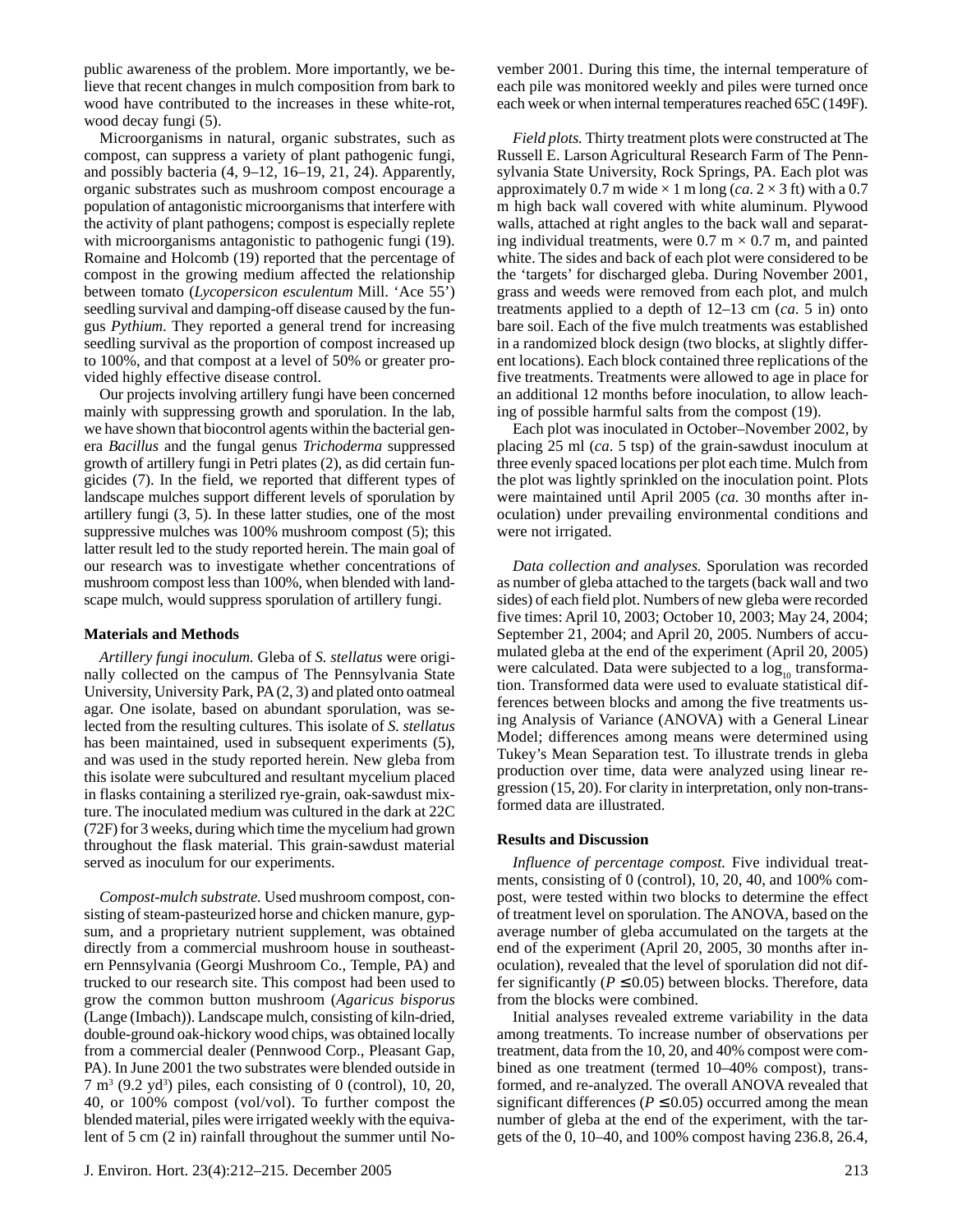and 7.2 mean gleba, respectively, which were significantly different ( $P \le 0.05$ ) from each other.

As in our previous reports (3, 5), additional statistical analyses (i.e., comparing data among the 10, 20, and 40% compost treatments) were limited by the high degree of variability. This variability was likely related to the different microbe populations that became established in the various field treatments. Many interactions between artillery fungi and antagonistic microbes, including other fungi and bacteria antagonistic to artillery fungi (2), can occur under field conditions. Nevertheless, these results support our previous findings (5) that mushroom compost suppresses artillery fungi. Suppression is likely due to the populations of antagonistic microbes (2, 4, 10, 19) within the mushroom compost.

*Sporulation over time*. The mulch was inoculated in November 2002; gleba were not observed on the targets during the first data collection on April 20, 2003, approximately 6 months after inoculation. Small numbers of gleba were observed by the second sampling on October 10, 2003, indicating that approximately 1 year was needed for the artillery fungi to colonize the mulch and sporulate under the conditions of this experiment. Regression analysis revealed that the time-trend in accumulated gleba was linear and significant ( $P \le 0.004$ ) for each of the three treatments (Fig. 1). Slopes of the three linear regressions were significantly ( $P \leq$ 0.001) different from each other.

Although not revealed by the linear regression, examination of the raw data revealed that the rate of sporulation began to decline towards the end of the experiment in April 2005. This decreasing trend in sporulation over time was similar to our previous findings (3, 5). Since artillery fungi are white-rot wood decay fungi, they consume cellulose, hemicellulose, and lignin (1) within the mulch and one might assume that these food bases become limiting with time. However, we observed that most of the wood substrate had not been visibly colonized by artillery fungi in any treatment, even by the end of the experiment. Therefore, depletion of food (wood) substrate was not likely the reason for the diminishing sporulation over time. It is more likely that compost contains many microorganisms antagonistic to fungi, and that the totality of this antagonistic microflora contrib-



**Fig. 1. Linear regression based on average accumulation of gleba on targets over time for the three treatments: 0 (control), 10–40, and 100% compost.**

utes to the suppressive nature of mushroom compost against artillery fungi (19). As mulch aged, it is likely that populations of competitive antagonistic microflora such as *Bacillus* and/or *Trichoderma* (2), likely derived initially from the mushroom compost, increased to levels that interfered with growth and sporulation of artillery fungi.

In summary, our overall findings support our previous report (5) that aged mushroom compost suppresses sporulation of artillery fungi. Romaine and Holcomb (19) reported that 50% or greater levels of compost were needed to provide effective disease control in tomato seedlings against the pathogenic fungus *Pythium*. Their results indicate that initial levels of mushroom compost, within blended growth medium or landscape mulch, must be high enough to establish populations of antagonistic microorganisms that successfully compete with unwanted fungi. However, in our study, it appeared that lower percentages of aged mushroom compost could suppress artillery fungi.

It is likely that mushroom compost contains initial populations of antagonistic fungi at fairly high levels. However, populations of microbes in compost are likely to be variable. Until this high level of variability can be understood and controlled, it is difficult to make firm recommendations regarding the percentage of compost to blend with landscape mulch in an attempt to suppress artillery fungi.

Any commercial-scale production of compost-mulch blends should be carried out at the mulch producer site. Fresh compost could be trucked directly from the mushroom house to the landscape mulch yard, where the two components could be blended, composted, and turned until the following spring, when most landscape mulch is sold. At that time, the blended mulch product could be delivered in bulk to mulch sales yards or to mulch applicators. The length of time during aging would also allow time for leaching of possibly harmful salts within the compost component (19). The economic feasibility of producing compost-based, blended landscape mulch cannot be determined at this time, but the potential is great. Use of such a blend would reduce the over-supply of used compost within the mushroom industry, and create an environmentally friendly method to reduce the artillery fungi problem for the landscape industry without the use of chemical fungicides.

## **Literature Cited**

1. Alexopolous, C.J., C.W. Mims, and M. Blackwell. 1996. Introductory Mycology, 4th Ed., John Wiley and Sons, New York.

2. Brantley, E.A., D.D. Davis, and L.J. Kuhns. 2001a. Biocontrol of the artillery fungus, *Sphaerobolus stellatus*, with *Trichoderma harzianum* and *Bacillus subtillus*. J. Environ. Hort. 19:21–23.

3. Brantley, E.A., D.D. Davis, and L.J. Kuhns. 2001b. Influence of mulch characteristics on sporulation by the artillery fungus *Sphaerobolus stellatus*. J. Environ. Hort. 19:89–95.

4. Craft, C.M. and E.B. Nelson. 1996. Microbial properties of composts that suppress damping-off and root rot of creeping bentgrass caused by *Pythium graminicola*. Appl. Environ. Microbiol. 62:1550–1557.

5. Davis, D.D., L.J. Kuhns, K. Akina, and T.L. Harpster. 2004. Sporulation by the artillery fungus on 27 different mulches — a field study. J. Environ. Hort. 22:117–123.

6. Geml, J., D.D. Davis, and D.M. Geiser. 2005a. Phylogenetic analyses reveal deeply divergent species lineages in the genus *Sphaerobolus* (Phallales: Basidiomycota). Molecular Phylogenetics and Evolution 35:313–322.

7. Geml, J., D.D. Davis, and D.M. Geiser. 2005b. Influence of selected fungicides on *in vitro* growth of artillery fungi (*Sphaerobolus* spp.). J. Environ. Hort. 23:63–66.